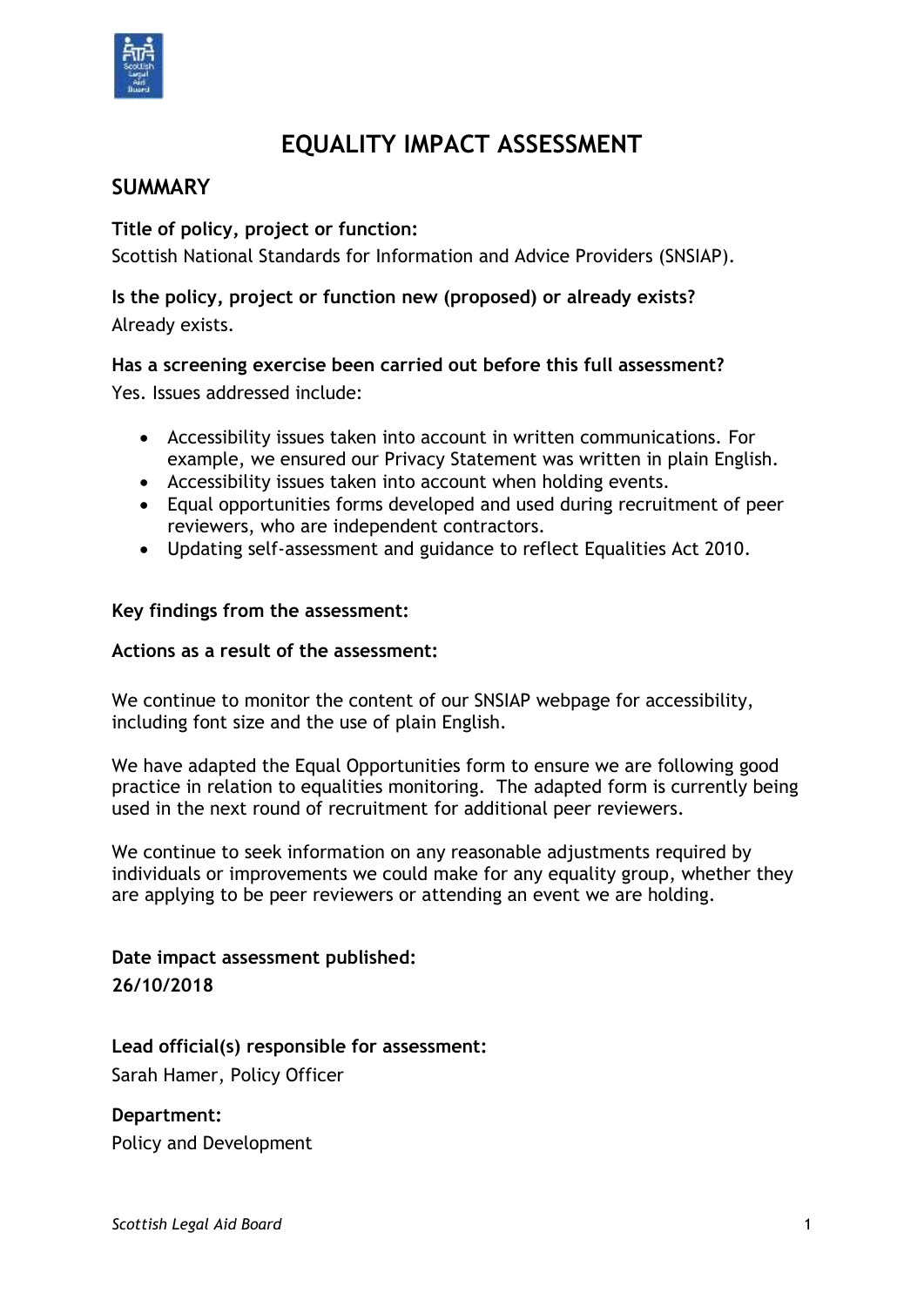

**Name of sponsor/ Director who has signed off that the policy/ function has been sufficiently assessed against the needs of the equality duty:**

Anne Dickson, Director of Strategic Development

**Date of sign off:** 25/10/2018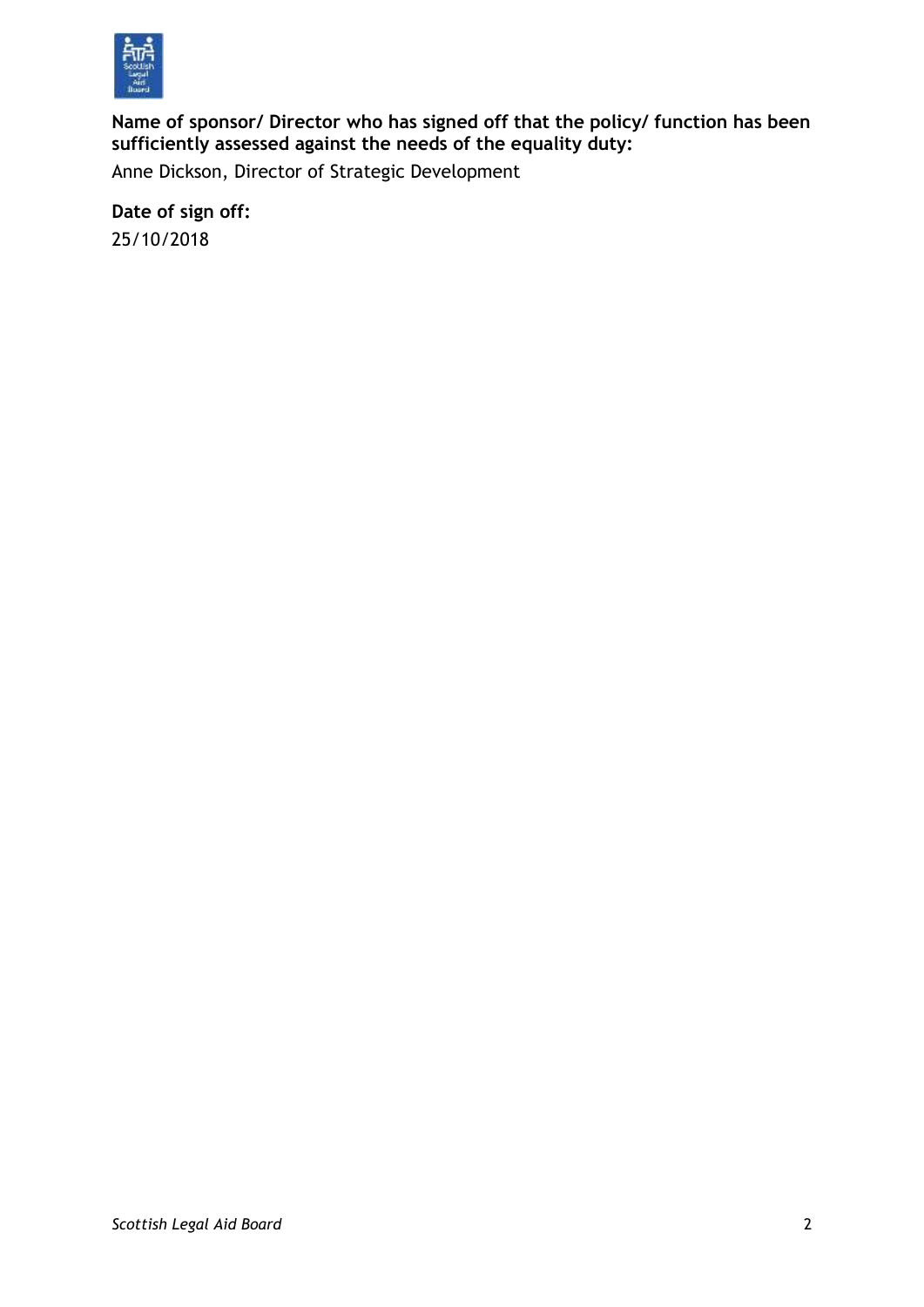

# **Step 1 - Examine the information available to assess likely impact of the function/ policy on different equality groups**

## **1.1 Describe the policy, project or function. What does it aim to do? What and who will it affect?**

The aim of this project is to continue to implement and review the new model of accreditation for the SNSIAP, including peer review of case-files and audit against organisational standards. The Standards are owned by the Scottish Government. It affects how agencies providing money/debt, housing and welfare benefits advice are accredited to the SNSIAP.

The accreditation process is available, currently without charge, to all not-for-profit agencies delivering advice at different levels, for example information and signposting or casework.

**1.2 What is known about each of the equality groups who might use or be affected by this policy? For evidence see [Scottish Government equality finder](http://www.scotland.gov.uk/Topics/People/Equality/Equalities/DataGrid) (contains information on equality groups and the justice system), the [SLAB](file://///cifssata/Common/Common/Shared/Equalities/Equality%20information/The%20different%20equality%20groups)  [shared drive](file://///cifssata/Common/Common/Shared/Equalities/Equality%20information/The%20different%20equality%20groups) – information on the different groups (contains other information on equality groups) and [SLAB's](http://www.slab.org.uk/about-us/what-we-do/research/index.html)  [research webpage](http://www.slab.org.uk/about-us/what-we-do/research/index.html) for information on the demographics of applicants of legal aid and solicitors providing work under legal aid.**

Our target market is advice agencies providing not-for-profit advice and therefore the project could potentially cover all the equalities groups. We do not actively collect data about equality groups from advice agencies, but instead focus on ensuring our processes and procedures, communications and events are accessible.

When recruiting peer reviewers as independent contractors we use an Equalities Monitoring form and ensure we make reasonable adjustments for any disclosed disabilities, for example dyslexia.

### **1.3 Are there any gaps in understanding of your policy/ function in relation to equality groups?** *You should think about opportunities to fill any gaps in evidence through your consultation plans for the policy/ function at Step3.*

Yes there are gaps as we are not in a position to collect personal data about those who work in advice agencies. This data isn't collected anywhere else by any other body.

We have engaged with the advice sector in a number of ways as referred to in Step 3 below.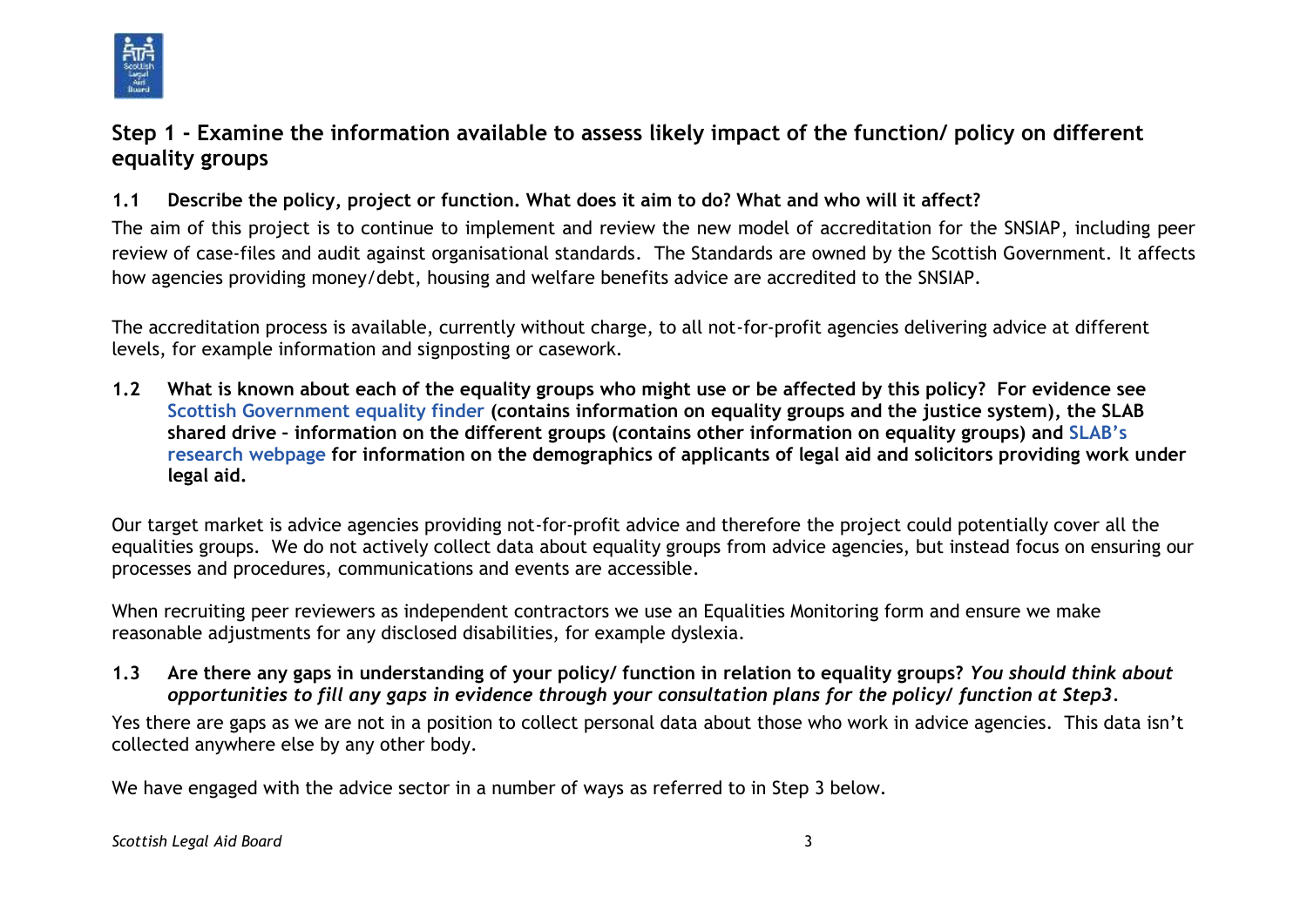

# **Step 2 - Impacts on priority characteristics and suggested steps to address these**

**Does the policy/ function have any impacts (whether intended or unintended, positive or negative) on any of the equality groups? Describe for each group the ways in which the policy, as it is planned or as it operates, might have negative and/ or positive impacts. You should answer these three questions for each group:** 

**1) Is there potential for discrimination?** 

**2) Is there potential for developing good relations?**

**3) Is there potential to advance equality of opportunity?**

## **Race**

Is there any potential impact on this group? No *Please explain your answer:*

- 1) We use our Equalities Monitoring forms to check that our selection process is fair when we recruit independent contractors.
- 2) Yes, by ensuring we understand the Types of advice being delivered by projects working with particular communities. Also by ensuring all SLAB staff complete Equalities training.
- 3) By ensuring accreditation is an option for any agency delivering the types of advice covered by the SNSIAP. We seek feedback from agencies who have completed peer review via an on-line survey and agencies are sent a post audit feedback questionnaire.

### **Sex (gender)**

Is there any potential impact on this group? No *Please explain your answer:*

- 1) We use our Equalities Monitoring forms to check that our selection process is fair when we recruit independent contractors.
- 2) Ensuring all SLAB staff complete Equalities training.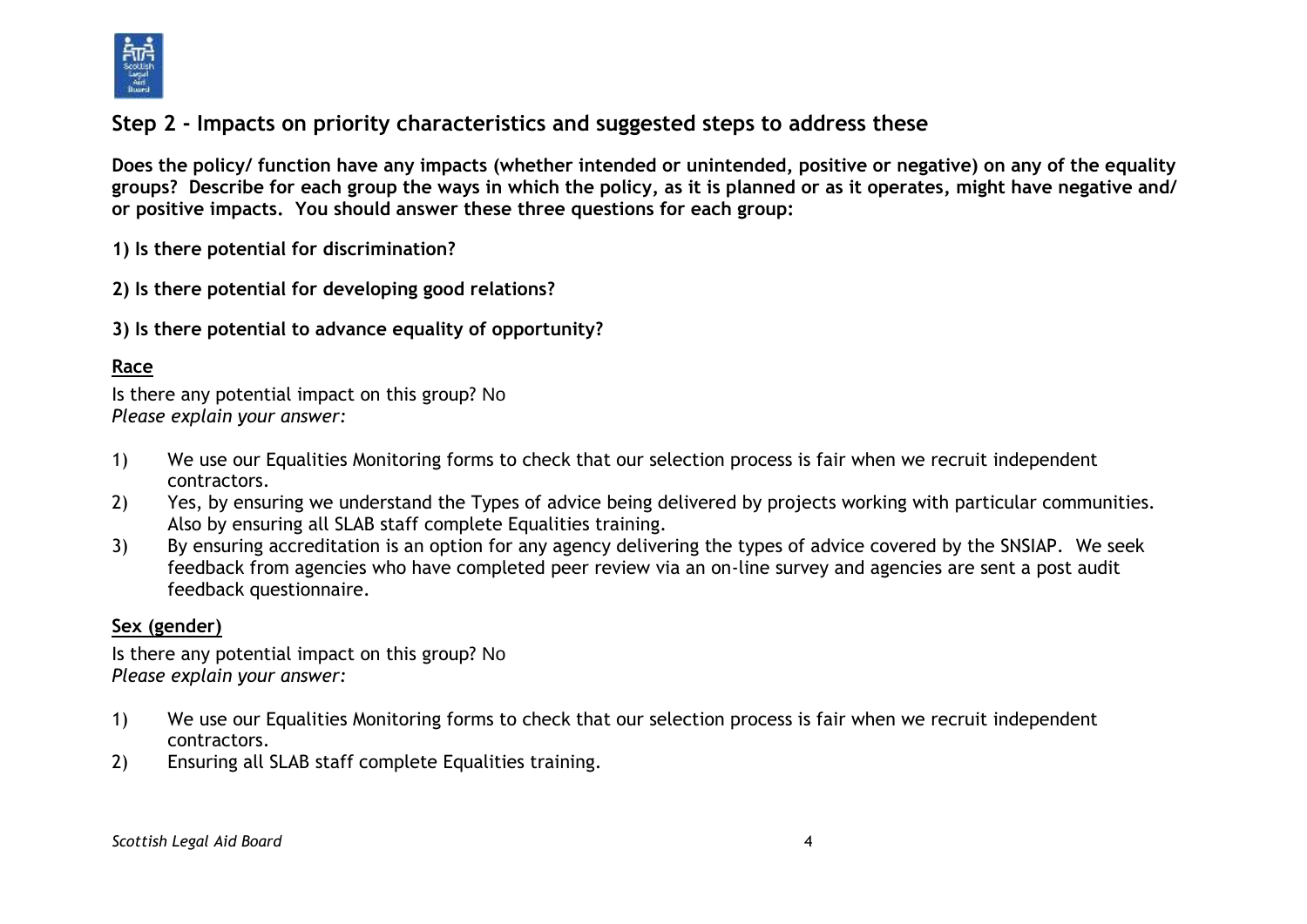

3) By ensuring accreditation is an option for any agency delivering the types of advice covered by the SNSIAP. We seek feedback from agencies who have completed peer review via an on-line survey and agencies are sent a post audit feedback questionnaire.

#### **Gender reassignment**

Is there any potential impact on this group? No *Please explain your answer:*

- 1) We use our Equalities Monitoring forms to ensure our selection process is fair, when we recruit independent contractors.
- 2) By ensuring all SLAB staff complete Equalities training.
- 3) By ensuring accreditation is an option for any agency delivering the types of advice covered by the SNSIAP. We also seek feedback from agencies who have completed peer review via an on-line survey and agencies are sent a post audit feedback questionnaire.

## **Disability**

Is there any potential impact on this group? Yes *Please explain your answer:*

- 1) Part of the process is completed remotely and there is the potential for access issues in relation the use of technology and our website. We use our Equalities Monitoring forms to ensure our selection process is fair, when we recruit independent contractors.
- 2) We work with the Communications Department and IS department to ensure our processes are accessible and user friendly and our written communications are accessible. By ensuring all SLAB staff complete Equalities training.
- 3) We seek feedback from agencies who have completed peer review via an on-line survey and agencies are sent a post audit feedback questionnaire. We always ask if any reasonable adjustments are required when we recruit and hold events.

### **Pregnancy and maternity**

Is there any potential impact on this group? No *Please explain your answer:*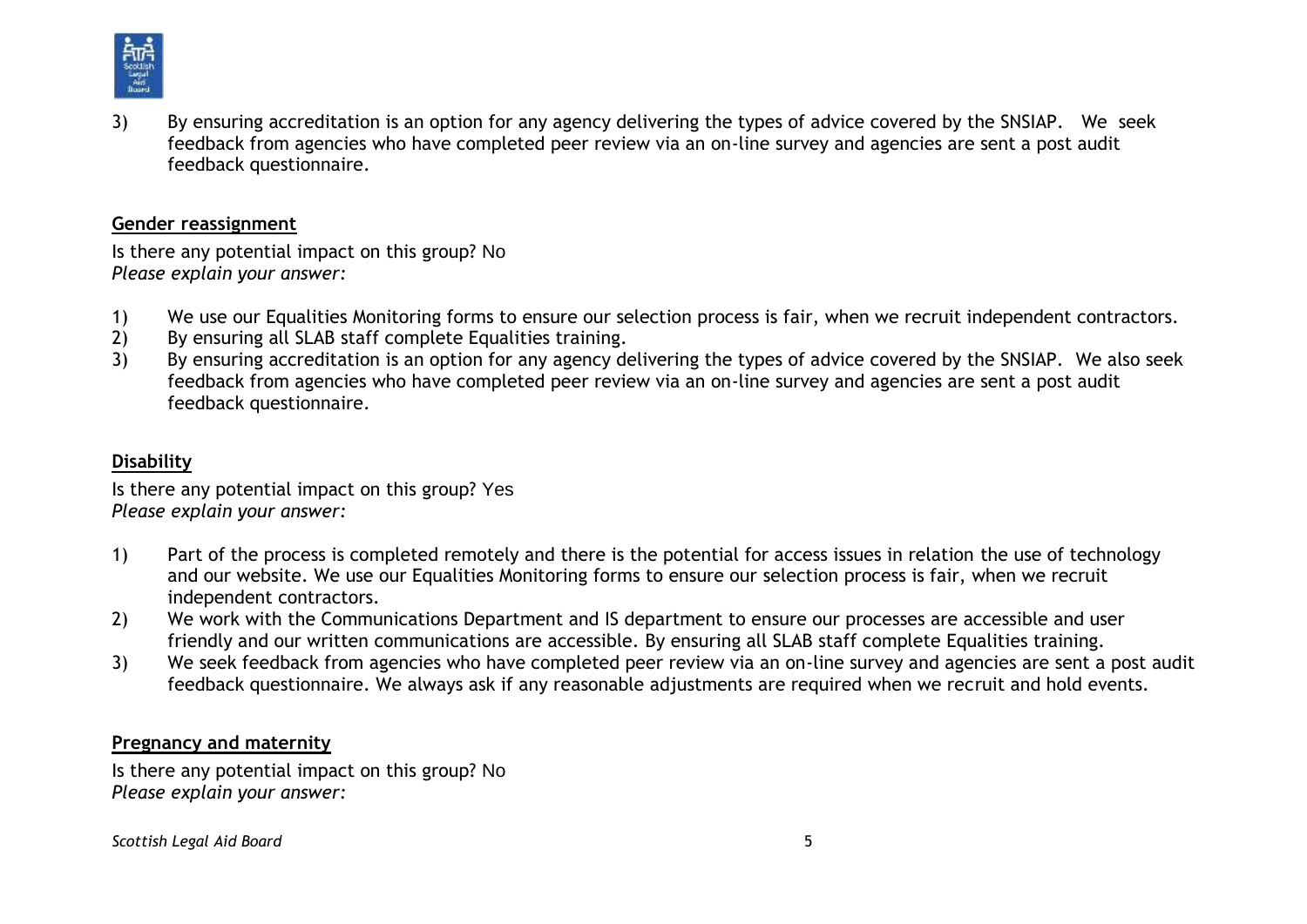

- 1) We use our Equalities Monitoring forms to ensure our selection process is fair, when we recruit independent contractors.
- 2) Ensuring all SLAB staff complete Equalities training.
- 3) As above, by ensuring accreditation is an option for any agency delivering the types of advice covered by the SNSIAP.

#### **Religion and belief**

Is there any potential impact on this group? No *Please explain your answer:*

- 1) We use our Equalities Monitoring forms to ensure our selection process is fair, when we recruit independent contractors.
- 2) Yes, by ensuring we understand the Types of advice being delivered by projects working with particular communities. Also by ensuring all SLAB staff complete Equalities training.
- 3) As above, by ensuring accreditation is an option for any agency delivering the types of advice covered by the SNSIAP. We also seek feedback from agencies who have completed peer review via an on-line survey and agencies are sent a post audit feedback questionnaire.

# **Age**

Is there any potential impact on this group? No *Please explain your answer:*

- 1) We use our Equalities Monitoring forms to ensure our selection process is fair, when we recruit independent contractors.
- 2) Ensuring all SLAB staff complete Equalities training.
- 3) As above, by ensuring accreditation is an option for any agency delivering the types of advice covered by the SNSIAP. We also seek feedback from agencies who have completed peer review via an on-line survey and agencies are sent a post audit feedback questionnaire.

### **Marriage and civil partnership**

Is there any potential impact on this group? No *Please explain your answer:*

1) We use our Equalities Monitoring forms to ensure our selection process is fair, when we recruit independent contractors

*Scottish Legal Aid Board* 6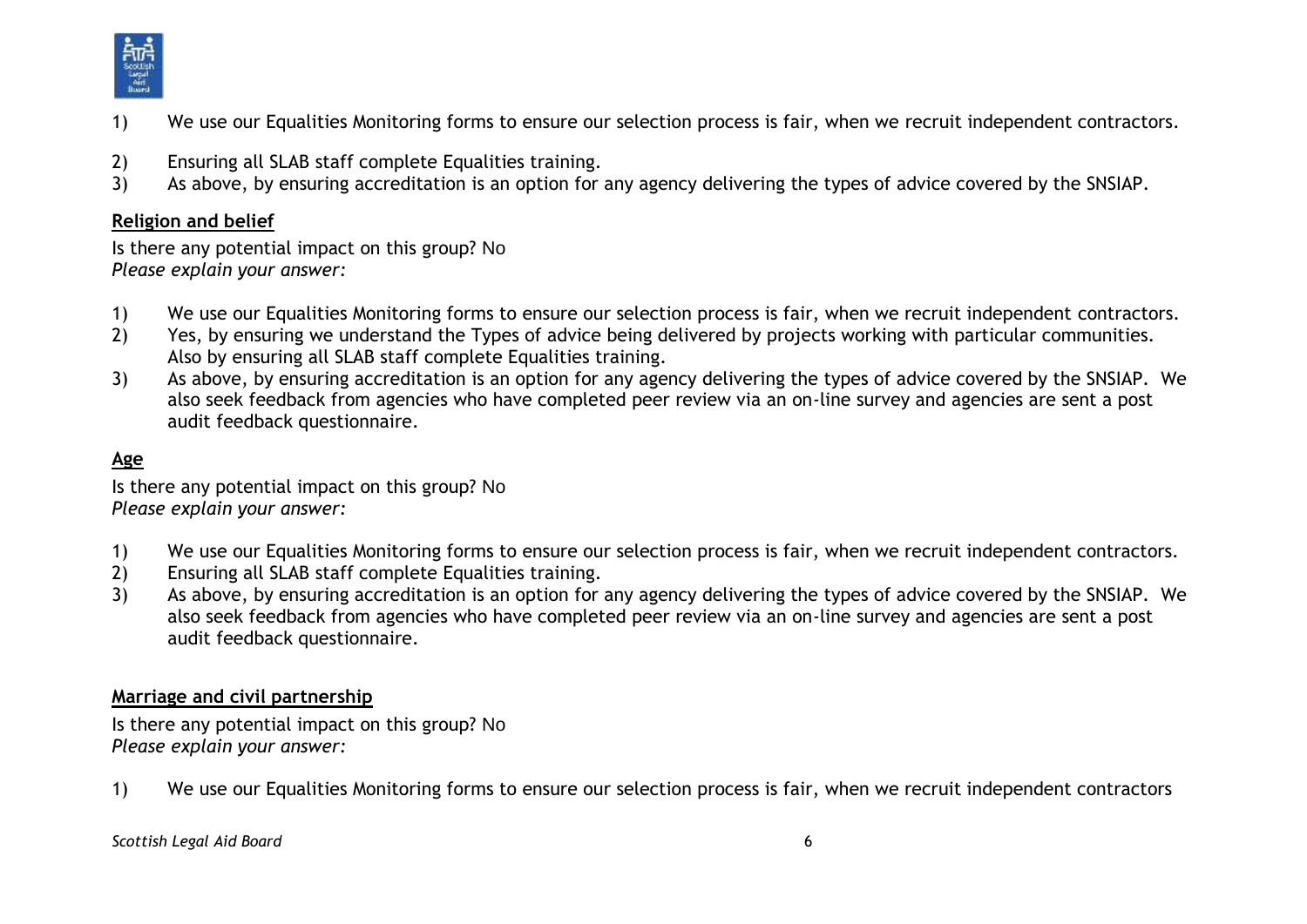

- 2) Ensuring all SLAB staff complete Equalities training.
- 3) As above, by ensuring accreditation is an option for any agency delivering the types of advice covered by the SNSIAP. We also seek feedback from agencies who have completed peer review via an on-line survey and agencies are sent a post audit feedback questionnaire.

#### **Sexual orientation**

Is there any potential impact on this group? No *Please explain your answer:*

- 1) We use our Equalities Monitoring forms to ensure our selection process is fair, when we recruit independent contractors.
- 2) Ensuring all SLAB staff complete Equalities training.
- 3) As above, by ensuring accreditation is an option for any agency delivering the types of advice covered by the SNSIAP. We also seek feedback from agencies who have completed peer review via an on-line survey and agencies are sent a post audit feedback questionnaire

**Where there is potential for indirect/ direct discrimination, what can you do to reduce or eliminate this risk?** Monitor the feedback from agencies who have completed peer review and audit.

#### **Do you need to make changes to your policy or function on the basis of this assessment?**

No

**What is the likely impact of these changes on the plans for the policy/ function? (resources, cost, timings etc.)** n/a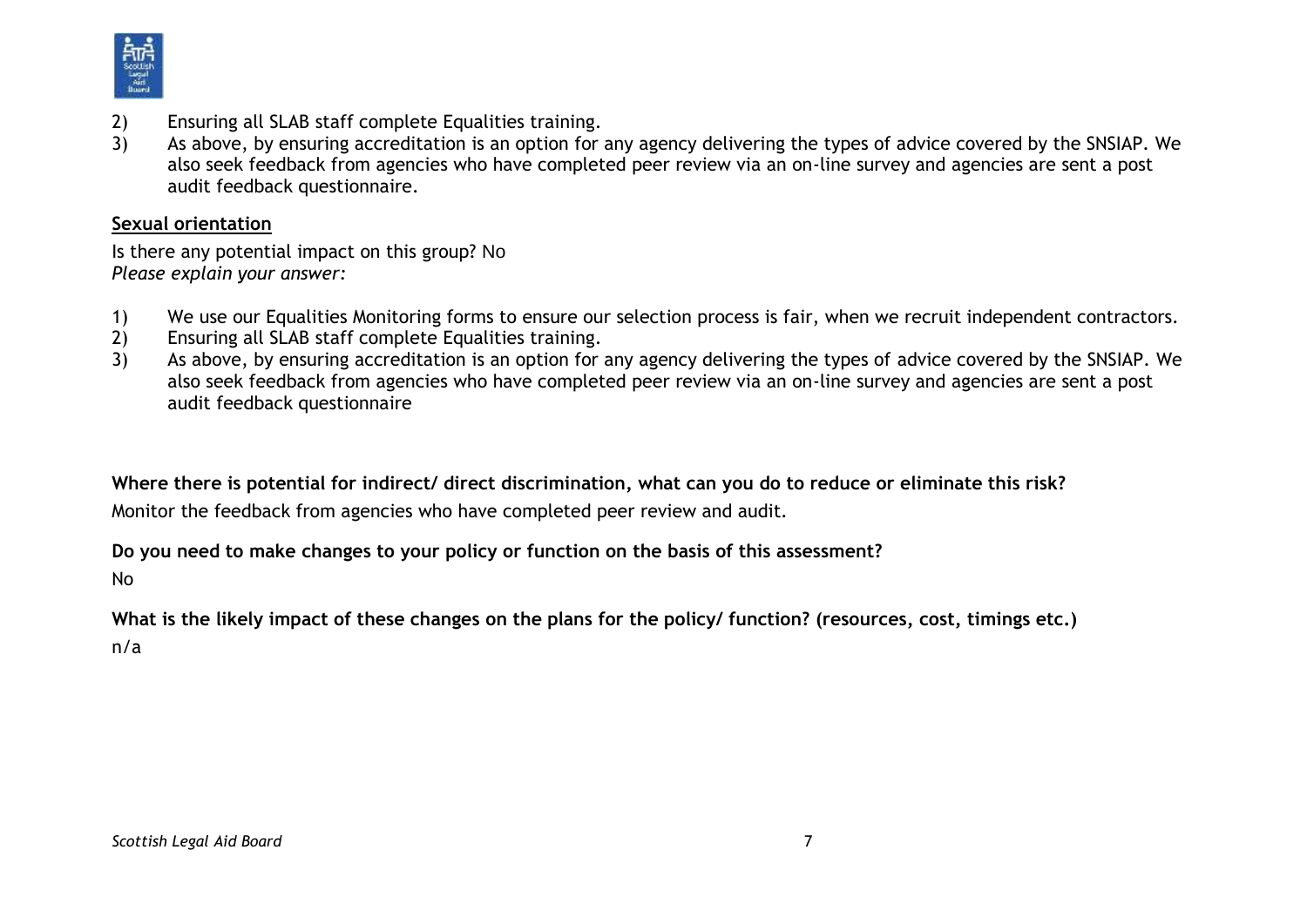

# **Step 3 - Consultation and stakeholder engagement**

**Do you/did you have any consultation/ involvement planned for the policy/ function?**

#### Yes

A reference group of key stakeholders from the advice sector were involved throughout the development of the new accreditation process. We now ask all agencies to complete an on-line feedback form. We ask questions related to the accessibility of the process, the forms, our guidance, the peer review reports and Moderation Committee decision letter. This feedback is currently being compiled by the research team

#### **What do you hope to achieve from your consultation/ involvement?**

We will continue to review and continuously improve the process in response to feedback received, including any equalities related issues highlighted by agencies.

#### **We will use this feedback to continuously improve the process, including addressing any equalities issues. List the main stakeholder agencies that you intend to or have already discussed this policy with. Give details of any equality groups represented.**

The reference group included representatives from Shelter, Scottish Association of Law Centres, Rights Advice Scotland, Child Poverty Action Group, Scottish Federation of Housing Associations, Citizens Advice Scotland, Money Advice Scotland, AdviceUK and the Money Advice Service.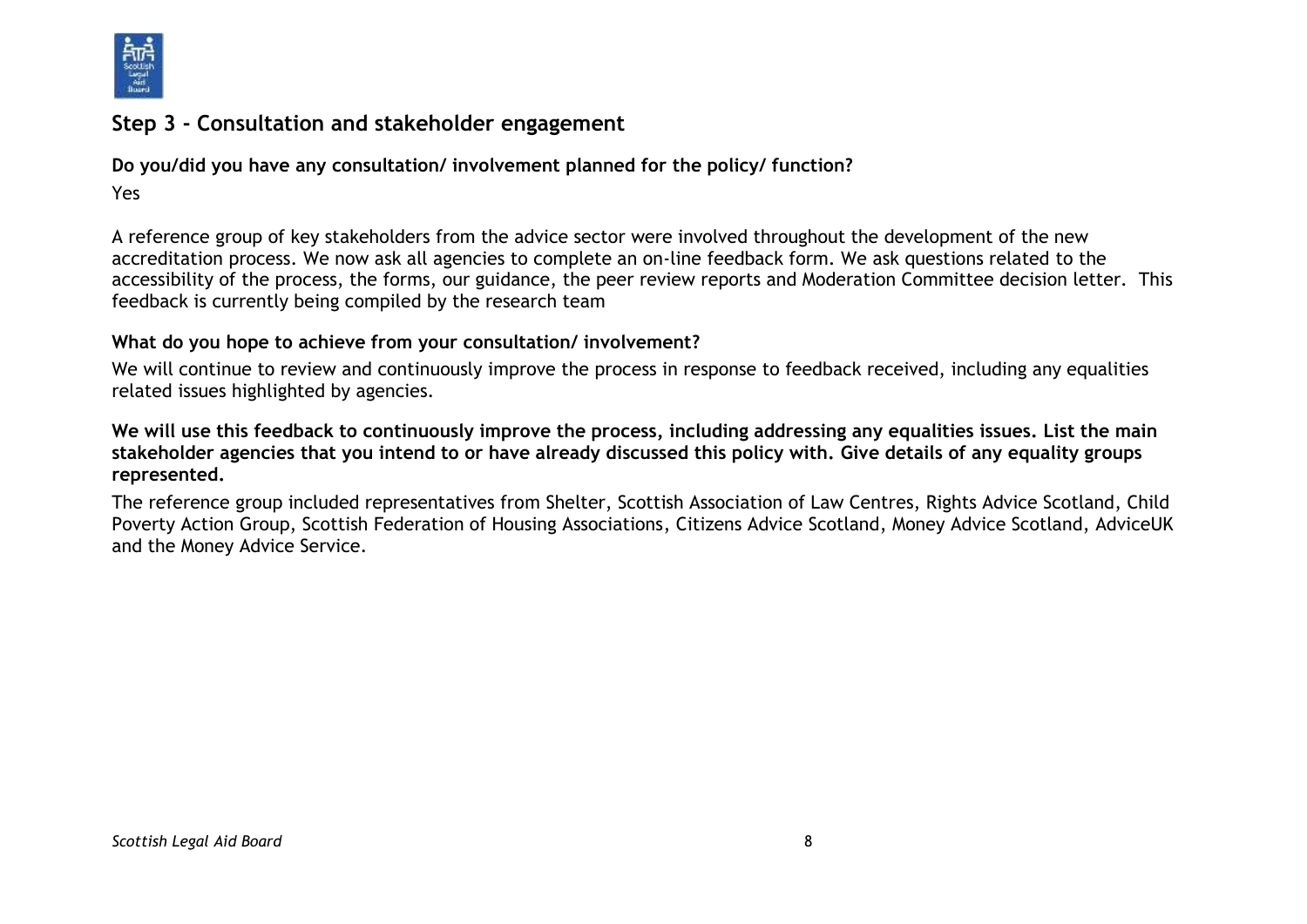

# **Step 4 - Discuss and review the assessment with decision makers and governance structures**

You **must** discuss the results with senior decision makers before you finalise the assessment.

**Give details of the governance structures you will report, or have already reported, to about this assessment.** For example, but not limited to, the Project Board, Executive Team or Board members.

Project Board Executive Team

**If you have presented the results of the assessment to the groups you have listed above please include the date you presented to each group listed.**

Executive Team – 25 October 2018

**Will there be any changes made to the plans for the policy/ function or actions as a result of this assessment?** Yes

**If yes, give details of likely changes and actions arising from this assessment.**

See actions noted above:

We continue to monitor the content of our SNSIAP webpage for accessibility, including font size and the use of plain English.

We have adapted the Equal Opportunities form to ensure we are following good practice in relation to equalities monitoring. The adapted form is currently being used in the next round of recruitment for additional peer reviewers.

We continue to seek information on any reasonable adjustments required by individuals or improvements we could make for any equality group, whether they are applying to be peer reviewers or attending an event we are holding.